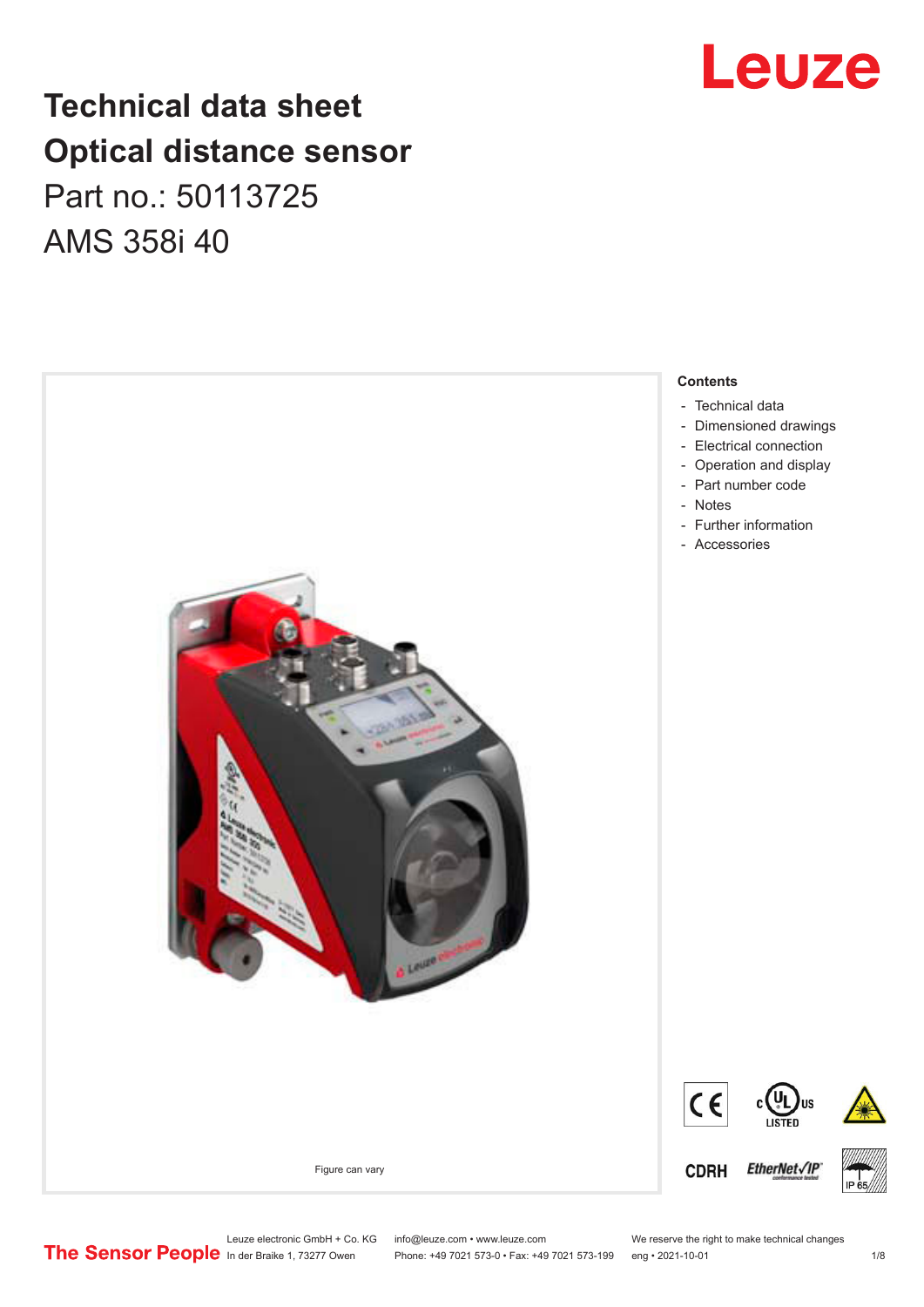## <span id="page-1-0"></span>**Technical data**

#### **Basic data**

| Dasit uata                       |                                                             |
|----------------------------------|-------------------------------------------------------------|
| <b>Series</b>                    | <b>AMS 300i</b>                                             |
| Application                      | Collision protection of cranes / gantry<br>cranes           |
|                                  | Positioning of electroplating plants                        |
|                                  | Positioning of high-bay storage devices                     |
|                                  | Positioning of skillet systems and side-<br>tracking skates |
| <b>Characteristic parameters</b> |                                                             |
| <b>MTTF</b>                      | 31 years                                                    |
| <b>Optical data</b>              |                                                             |
| <b>Light source</b>              | Laser, Red                                                  |
| Laser class                      | 2, IEC/EN 60825-1:2014                                      |
| <b>Measurement data</b>          |                                                             |
| <b>Measurement range</b>         | 200  40,000 mm                                              |
| <b>Accuracy</b>                  | $2 \, \text{mm}$                                            |
| Reproducibility (3 sigma)        | $0.9$ mm                                                    |
| Max. traverse rate               | $10 \text{ m/s}$                                            |
| <b>Electrical data</b>           |                                                             |
| Performance data                 |                                                             |
| Supply voltage U <sub>R</sub>    | 18  30 V, DC                                                |
| Interface                        |                                                             |
| <b>Type</b>                      | EtherNet IP                                                 |
|                                  |                                                             |
| <b>EtherNet IP</b>               |                                                             |
| <b>Switch functionality</b>      | Integrated                                                  |
| <b>Transmission speed</b>        | 10 Mbit/s<br>100 Mbit/s                                     |
|                                  |                                                             |
| Connection                       |                                                             |
| <b>Number of connections</b>     | 4 Piece(s)                                                  |
| <b>Connection 1</b>              |                                                             |
| <b>Function</b>                  | <b>BUS IN</b>                                               |
|                                  | Data interface                                              |
| <b>Type of connection</b>        | Connector                                                   |
| <b>Designation on device</b>     | <b>BUS IN</b>                                               |
| <b>Thread size</b>               | M12                                                         |
| <b>Type</b>                      | Female                                                      |
| No. of pins                      | 4-pin                                                       |
| Encoding                         | D-coded                                                     |
| <b>Connection 2</b>              |                                                             |
| <b>Function</b>                  | <b>BUS OUT</b>                                              |
|                                  | Data interface                                              |
| Type of connection               | Connector                                                   |
| <b>Designation on device</b>     | <b>BUS OUT</b>                                              |
| <b>Thread size</b>               | M12                                                         |
| Type                             | Female                                                      |
| No. of pins                      | 4-pin                                                       |
| Encoding                         | D-coded                                                     |

|                              |                                    | <b>Leuze</b>              |
|------------------------------|------------------------------------|---------------------------|
|                              |                                    |                           |
|                              |                                    |                           |
|                              | <b>Connection 3</b>                |                           |
|                              | <b>Function</b>                    | PWR / SW IN / OUT         |
|                              |                                    | Voltage supply            |
|                              | <b>Type of connection</b>          | Connector                 |
|                              | <b>Designation on device</b>       | <b>PWR</b>                |
|                              | <b>Thread size</b>                 | M12                       |
|                              | <b>Type</b>                        | Male                      |
|                              | No. of pins                        | 5-pin                     |
|                              | Encoding                           | A-coded                   |
|                              | <b>Connection 4</b>                |                           |
|                              | <b>Function</b>                    | Service interface         |
|                              | <b>Type of connection</b>          | Connector                 |
|                              | <b>Designation on device</b>       | <b>SERVICE</b>            |
|                              | <b>Thread size</b>                 | M <sub>12</sub>           |
|                              | <b>Type</b>                        | Female                    |
|                              | No. of pins                        | 5-pin                     |
|                              | Encoding                           | A-coded                   |
|                              |                                    |                           |
|                              | <b>Mechanical data</b>             |                           |
|                              | Design                             | Cubic                     |
|                              | Dimension (W x H x L)              | 84 mm x 166.5 mm x 159 mm |
|                              | <b>Housing material</b>            | Metal                     |
|                              | Net weight                         | $2,450$ g                 |
|                              | <b>Type of fastening</b>           | Through-hole mounting     |
|                              |                                    |                           |
| <b>Operation and display</b> |                                    |                           |
|                              | Type of display                    | <b>LC Display</b>         |
|                              |                                    | LED                       |
|                              | <b>Operational controls</b>        | Membrane keyboard         |
|                              | <b>Environmental data</b>          |                           |
|                              | Ambient temperature, operation     | $-550 °C$                 |
|                              | Ambient temperature, storage       | $-30$ 70 °C               |
|                              | Relative humidity (non-condensing) | 90 %                      |
|                              |                                    |                           |
|                              | <b>Certifications</b>              |                           |
|                              | Degree of protection               | IP 65                     |
|                              | <b>Protection class</b>            | III                       |
|                              | <b>Certifications</b>              | c UL US                   |
|                              |                                    |                           |
|                              | <b>Classification</b>              |                           |
|                              | <b>Customs tariff number</b>       | 90318020                  |
|                              | eCl@ss 5.1.4                       | 27270801                  |
|                              | eCl@ss 8.0                         | 27270801                  |
|                              | eCl@ss 9.0                         | 27270801                  |
|                              | eCl@ss 10.0                        | 27270801                  |
|                              | eCl@ss 11.0                        | 27270801                  |
|                              | <b>ETIM 5.0</b>                    | EC001825                  |
|                              | <b>ETIM 6.0</b>                    | EC001825                  |
|                              | <b>ETIM 7.0</b>                    | EC001825                  |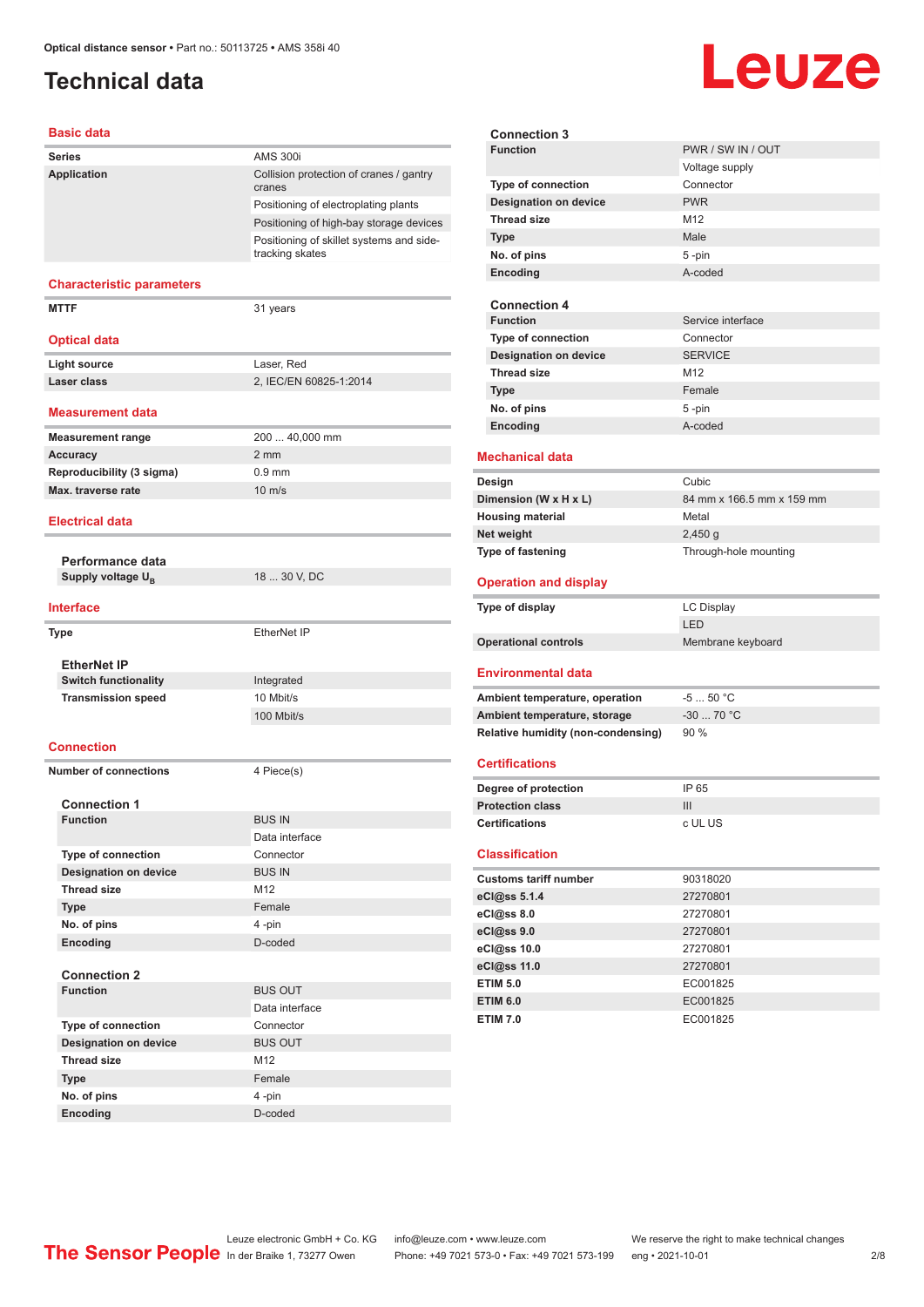#### <span id="page-2-0"></span>**Dimensioned drawings**

All dimensions in millimeters



A M5 screw for alignment

C Optical axis

D Zero point of the distance to be measured

B Knurled nut with WAF 4 hexagon socket and M 5 nut for securing

# **Leuze**

Leuze electronic GmbH + Co. KG info@leuze.com • www.leuze.com We reserve the right to make technical changes<br>
The Sensor People in der Braike 1, 73277 Owen Phone: +49 7021 573-0 • Fax: +49 7021 573-199 eng • 2021-10-01

Phone: +49 7021 573-0 • Fax: +49 7021 573-199 eng • 2021-10-01 3/8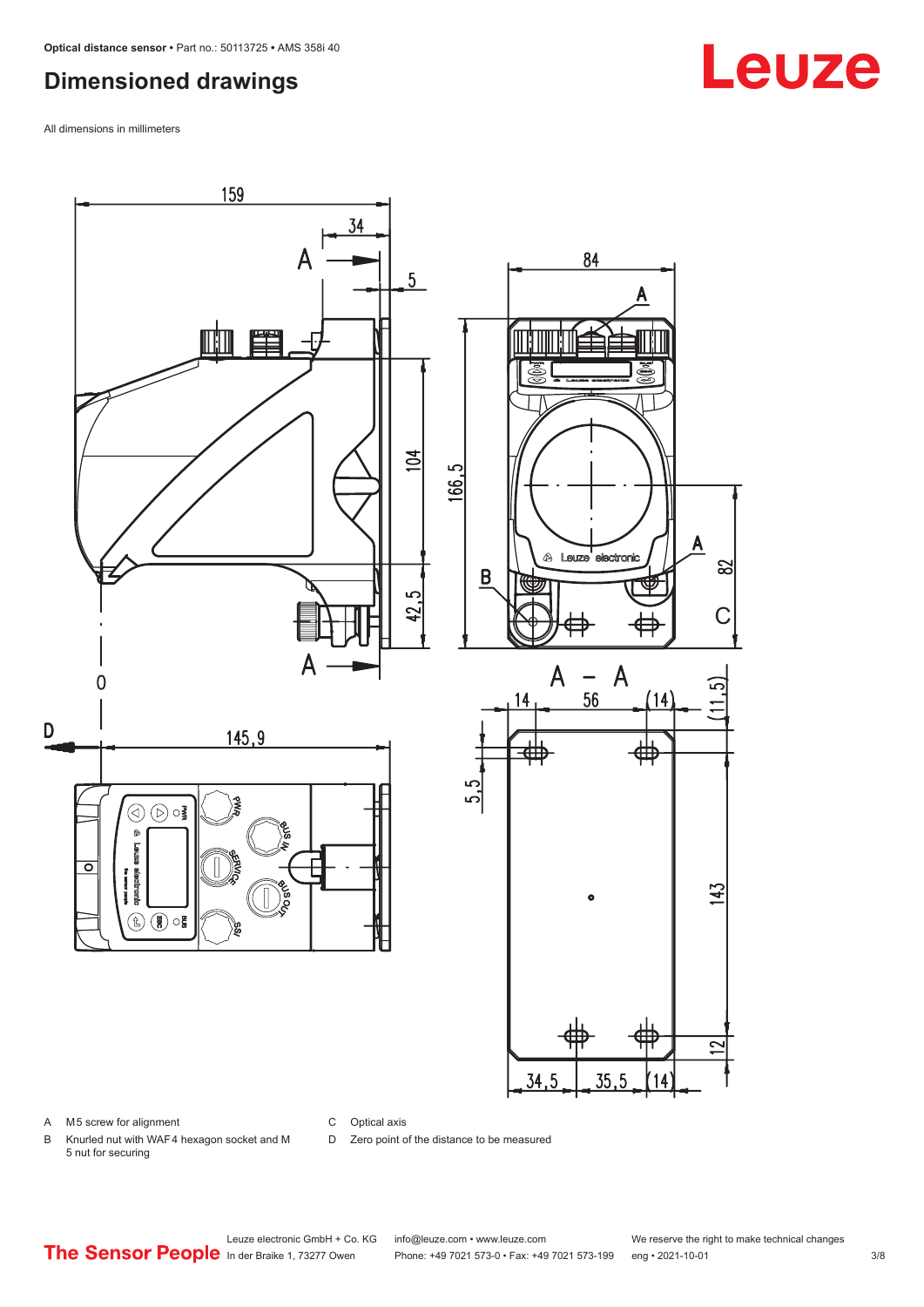#### <span id="page-3-0"></span>**Electrical connection**

| <b>Connection 1</b> | <b>BUS IN</b>                   |
|---------------------|---------------------------------|
| <b>Function</b>     | <b>BUS IN</b><br>Data interface |
| Type of connection  | Connector                       |
| <b>Thread size</b>  | M12                             |
| <b>Type</b>         | Female                          |
| <b>Material</b>     | Metal                           |
| No. of pins         | 4-pin                           |
| Encoding            | D-coded                         |

#### **Pin Pin assignment** 1 TD+<br>2 RD+ **2** RD+ **3** TD-**4** RD-

**Connection 2 BUS OUT** 



| <b>Function</b>    | <b>BUS OUT</b> |
|--------------------|----------------|
|                    | Data interface |
| Type of connection | Connector      |
| <b>Thread size</b> | M12            |
| <b>Type</b>        | Female         |
| <b>Material</b>    | Metal          |
| No. of pins        | $4 - pin$      |
| Encoding           | D-coded        |

| Pin | <b>Pin assignment</b> |
|-----|-----------------------|
|     | TD+                   |

| 1              | TD+   |
|----------------|-------|
| $\overline{2}$ | $RD+$ |
| 3              | TD-   |
| $\overline{4}$ | RD-   |

| <b>Connection 3</b> | <b>PWR</b>        |
|---------------------|-------------------|
| <b>Function</b>     | PWR / SW IN / OUT |
|                     | Voltage supply    |
| Type of connection  | Connector         |
| <b>Thread size</b>  | M12               |
| <b>Type</b>         | Male              |
| <b>Material</b>     | Metal             |
| No. of pins         | $5$ -pin          |
| Encoding            | A-coded           |

| Pin            | Pin assignment   |
|----------------|------------------|
|                | <b>VIN</b>       |
| $\overline{2}$ | I/O <sub>1</sub> |
| 3              | <b>GND</b>       |
| $\overline{4}$ | I/O2             |
| 5              | FE.              |





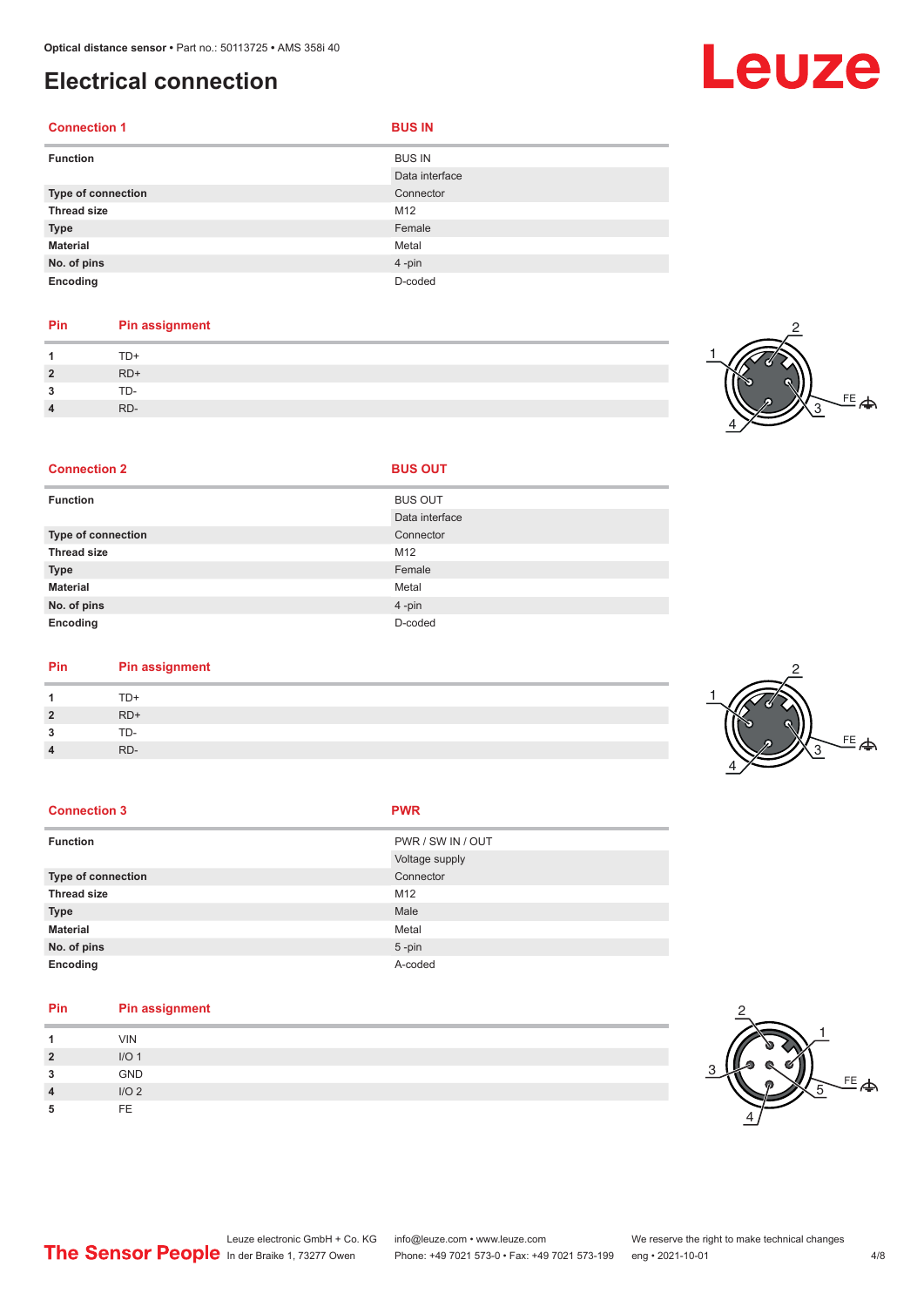### <span id="page-4-0"></span>**Electrical connection**

#### **Connection 4 SERVICE**

| <b>Function</b>    | Service interface |
|--------------------|-------------------|
| Type of connection | Connector         |
| <b>Thread size</b> | M12               |
| <b>Type</b>        | Female            |
| <b>Material</b>    | Metal             |
| No. of pins        | $5 - pin$         |
| Encoding           | A-coded           |

| <b>Pin</b>     | <b>Pin assignment</b> |
|----------------|-----------------------|
|                | n.c.                  |
| $\overline{2}$ | <b>RS 232-TX</b>      |
| 3              | <b>GND</b>            |
| 4              | <b>RS 232-RX</b>      |
|                | n.c.                  |



Leuze

## **Operation and display**

| <b>LED</b>     |                | <b>Display</b>                  | <b>Meaning</b>                                                              |  |
|----------------|----------------|---------------------------------|-----------------------------------------------------------------------------|--|
| 1              | <b>PWR</b>     | Off                             | No supply voltage                                                           |  |
|                |                | Green, flashing                 | Voltage connected / no measurement value output / initialization<br>running |  |
|                |                | Green, continuous light         | Device OK, measurement value output                                         |  |
|                |                | Red, flashing                   | Device OK, warning set                                                      |  |
|                |                | Red, continuous light           | No measurement value output                                                 |  |
| $\overline{2}$ | <b>NET</b>     | Off                             | No supply voltage                                                           |  |
|                |                | Green, flashing                 | No Ethernet/IP communication                                                |  |
|                |                | Green, continuous light         | Bus operation ok                                                            |  |
|                |                | Red, flashing                   | Time-out in bus communication                                               |  |
|                |                | Red, continuous light           | Double IP address                                                           |  |
|                |                | Red/green, flashing alternately | Self test                                                                   |  |
| 3              | <b>BUS IN</b>  | Green, continuous light         | Link OK                                                                     |  |
|                |                | Yellow, flashing                | Data exchange active                                                        |  |
| 4              | <b>BUS OUT</b> | Green, continuous light         | Link OK                                                                     |  |
|                |                | Yellow, flashing                | Data exchange active                                                        |  |

#### **Part number code**

Part designation: **AMS 3XXi YYY Z AAA**

| <b>AMS</b> | <b>Operating principle</b><br>AMS: absolute measurement system                                                                                                                                                                                        |
|------------|-------------------------------------------------------------------------------------------------------------------------------------------------------------------------------------------------------------------------------------------------------|
| 3XXi       | Series/interface (integrated fieldbus technology)<br>300i: RS 422/RS 232<br>301i: RS 485<br>304i: PROFIBUS DP / SSI<br>308i: TCP/IP<br>335i: CANopen<br>338i: EtherCAT<br>348i: PROFINET RT<br>355i: DeviceNet<br>358i: EtherNet/IP<br>384i: Interbus |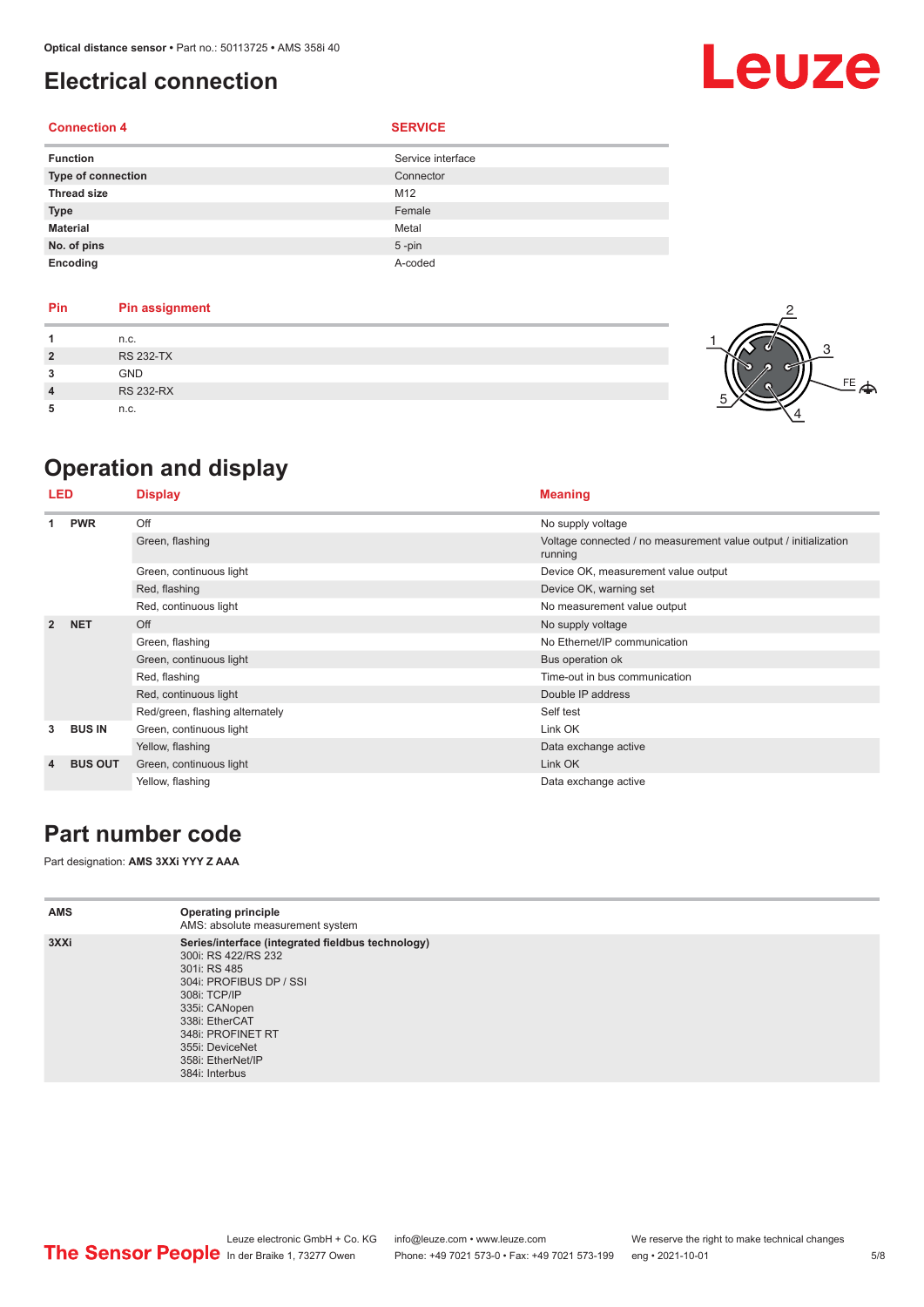#### <span id="page-5-0"></span>**Part number code**



| <b>YYY</b>  | <b>Operating range</b><br>40: max. operating range in m<br>120: max. operating range in m<br>200: max. operating range in m<br>300: max. operating range in m |
|-------------|---------------------------------------------------------------------------------------------------------------------------------------------------------------|
| z           | <b>Special equipment</b><br>H: With heating                                                                                                                   |
| AAA         | Interface<br>SSI: with SSI interface                                                                                                                          |
| <b>Note</b> |                                                                                                                                                               |

 $\%$  A list with all available device types can be found on the Leuze website at www.leuze.com.

#### **Notes**

| Observe intended use!                                                                                                                                                                                                            |
|----------------------------------------------------------------------------------------------------------------------------------------------------------------------------------------------------------------------------------|
| $\%$ This product is not a safety sensor and is not intended as personnel protection.<br>$\%$ The product may only be put into operation by competent persons.<br>$\%$ Only use the product in accordance with its intended use. |

| <b>ATTENTION! LASER RADIATION - CLASS 2 LASER PRODUCT</b>                                                                                                                                                                                                           |
|---------------------------------------------------------------------------------------------------------------------------------------------------------------------------------------------------------------------------------------------------------------------|
| Do not stare into beam!<br>The device satisfies the requirements of IEC/EN 60825-1:2014 safety regulations for a product of laser class 2 as well as the U.S. 21 CFR 1040.10<br>requlations with deviations corresponding to Laser Notice No. 56 from May 08, 2019. |
| Vertal once the laser beam or in the direction of reflected laser beams! If you look into the beam path over a longer time period, there is a risk<br>of injury to the retina.                                                                                      |
| $\%$ Do not point the laser beam of the device at persons!                                                                                                                                                                                                          |
| $\%$ Interrupt the laser beam using a non-transparent, non-reflective object if the laser beam is accidentally directed towards a person.                                                                                                                           |
| $\%$ When mounting and aligning the device, avoid reflections of the laser beam off reflective surfaces!                                                                                                                                                            |
| $\&$ CAUTION! Use of controls or adjustments or performance of procedures other than specified herein may result in hazardous light exposure.                                                                                                                       |
| $\&$ Observe the applicable statutory and local laser protection regulations.                                                                                                                                                                                       |
| $\&$ The device must not be tampered with and must not be changed in any way.<br>There are no user-serviceable parts inside the device.<br>Repairs must only be performed by Leuze electronic GmbH + Co. KG.                                                        |

#### **NOTE**

#### **Affix laser information and warning signs!**

Laser information and warning signs are affixed to the device. In addition, self-adhesive laser information and warning signs (stick-on labels) are supplied in several languages.

- ª Affix the laser information sheet to the device in the language appropriate for the place of use. When using the device in the US, use the stick-on label with the "Complies with 21 CFR 1040.10" note.
- ª Affix the laser information and warning signs near the device if no signs are attached to the device (e.g. because the device is too small) or if the attached laser information and warning signs are concealed due to the installation position.
- ª Affix the laser information and warning signs so that they are legible without exposing the reader to the laser radiation of the device or other optical radiation.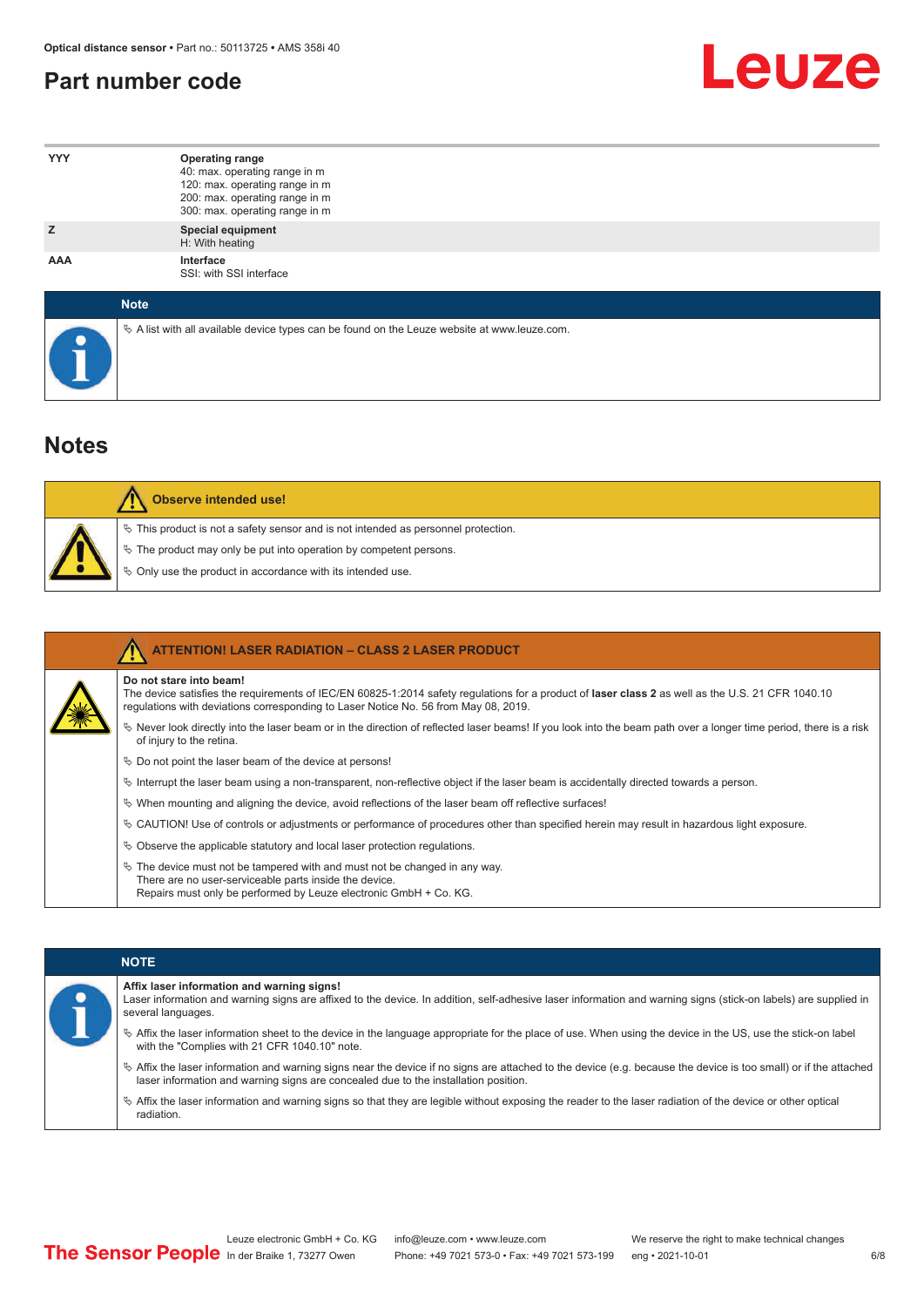### <span id="page-6-0"></span>**Further information**



- For UL applications, use is only permitted in Class 2 circuits in accordance with the NEC (National Electric Code).
- Use as safety-related component within the safety function is possible, if the component combination is designed correspondingly by the machine manufacturer.

#### **Accessories**

## Connection technology - Connection cables

|  | Part no. | <b>Designation</b>      | <b>Article</b>   | <b>Description</b>                                                                                                                                                                            |
|--|----------|-------------------------|------------------|-----------------------------------------------------------------------------------------------------------------------------------------------------------------------------------------------|
|  | 50132079 | KD U-M12-5A-V1-<br>050  | Connection cable | Connection 1: Connector, M12, Axial, Female, A-coded, 5-pin<br>Connection 2: Open end<br>Shielded: No<br>Cable length: 5,000 mm<br>Sheathing material: PVC                                    |
|  | 50135074 | KS ET-M12-4A-P7-<br>050 | Connection cable | Suitable for interface: Ethernet<br>Connection 1: Connector, M12, Axial, Male, D-coded, 4-pin<br>Connection 2: Open end<br>Shielded: Yes<br>Cable length: 5,000 mm<br>Sheathing material: PUR |

#### Connection technology - Interconnection cables

|                   |             | Part no. | <b>Designation</b>                     | <b>Article</b>        | <b>Description</b>                                                                                                                                                                        |
|-------------------|-------------|----------|----------------------------------------|-----------------------|-------------------------------------------------------------------------------------------------------------------------------------------------------------------------------------------|
| $\mathbb{C}$<br>≝ | щ<br>⊔<br>Ī | 50135081 | <b>KSS ET-M12-4A-</b><br>RJ45-A-P7-050 | Interconnection cable | Suitable for interface: Ethernet<br>Connection 1: Connector, M12, Axial, Male, D-coded, 4-pin<br>Connection 2: RJ45<br>Shielded: Yes<br>Cable length: 5,000 mm<br>Sheathing material: PUR |

#### Reflective tapes for distance sensors

| Part no. | <b>Designation</b>         | <b>Article</b>  | <b>Description</b>                                                                                                                                                                                           |
|----------|----------------------------|-----------------|--------------------------------------------------------------------------------------------------------------------------------------------------------------------------------------------------------------|
| 50115020 | Reflexfolie<br>200x200mm-H | Reflector       | Special version: Heating<br>Supply voltage: 230 V, AC<br>Design: Rectangular<br>Reflective surface: 200 mm x 200 mm<br>Base material: Aluminum composite<br>Fastening: Mounting plate, Through-hole mounting |
| 50104361 | Reflexfolie<br>200x200mm-S | Reflective tape | Design: Rectangular<br>Reflective surface: 200 mm x 200 mm<br>Chemical designation of the material: PMMA<br>Fastening: Adhesive                                                                              |